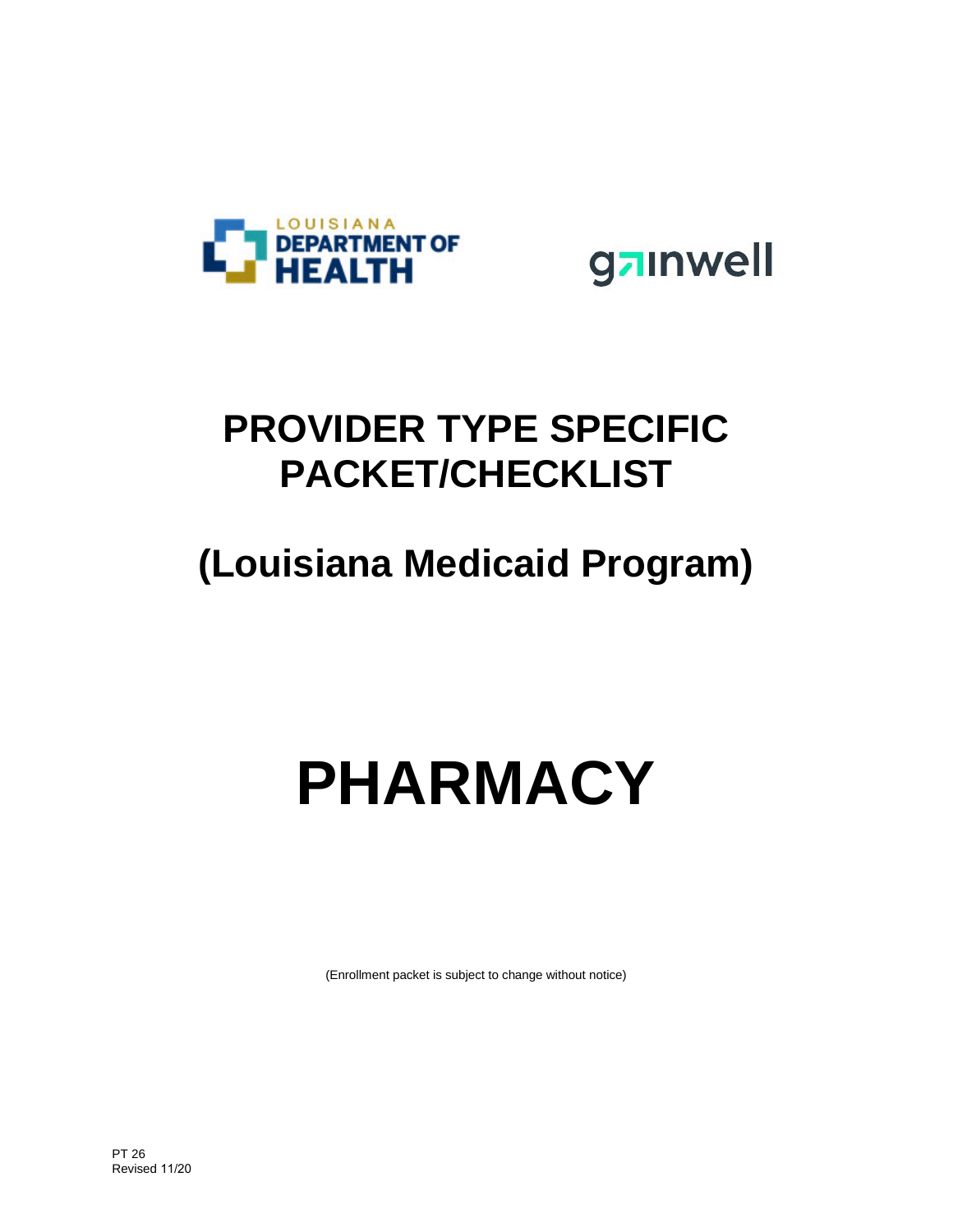### **Pharmacy CHECKLIST OF FORMS TO BE SUBMITTED**

The following checklist shows all documents that must be submitted to the Gainwell Provider Enrollment Unit in order to enroll in the Louisiana Medicaid Program as a Pharmacy provider:

| Completed            | a : 10grafii ao amin'ny faritr'i Provinsier.<br><b>Document Name</b>                                                                                                                                                                                                                                                                                                                                                       |
|----------------------|----------------------------------------------------------------------------------------------------------------------------------------------------------------------------------------------------------------------------------------------------------------------------------------------------------------------------------------------------------------------------------------------------------------------------|
| <b>All Providers</b> |                                                                                                                                                                                                                                                                                                                                                                                                                            |
| $\star$              | 1. Completed Entity/Business Louisiana Medicaid PE-50 Provider Enrollment Form.                                                                                                                                                                                                                                                                                                                                            |
| $\star$              | 2. Completed PE-50 Addendum - Provider Agreement Form (two pages).                                                                                                                                                                                                                                                                                                                                                         |
| *                    | 3. Completed Medicaid Direct Deposit (EFT) Authorization Agreement Form.                                                                                                                                                                                                                                                                                                                                                   |
| *                    | Louisiana Medicaid Ownership Disclosure Information Forms for Entity/Business. (Only the<br>4.<br>Disclosure of Ownership portion of this enrollment packet can be done by choosing Option 1.)                                                                                                                                                                                                                             |
|                      | <b>Option 1</b> (preferred): Provider Ownership Enrollment Web Application. Go to www.lamedicaid.com and<br>click on the Provider Enrollment link on the left sidebar. After entering ownership information online, the<br>user is prompted to print the Summary Report; the authorized agent must sign page 3 of the Summary<br>Report and include both pages 2 and 3 with the other documents in this checklist.<br>-or- |
|                      | <b>Option 2</b> (not recommended): If you choose not to use the Provider Ownership Enrollment web<br>application, then submit the hardcopy Louisiana Medicaid Ownership Disclosure Information Forms for<br>Entity/Business.                                                                                                                                                                                               |
| $\star$              | (If submitting claims electronically) Completed Provider's Election to Employ Electronic Data<br>5.<br>Interchange of Claims for Processing in the Louisiana Medical Assistance Program (EDI Contract) Form<br>and Power of Attorney Form (if applicable).                                                                                                                                                                 |
|                      | Copy of voided check or letter from the bank on bank letterhead verifying the account and routing<br>6.<br>number for the account to which you wish to have your funds electronically deposited (deposit slips<br>are not accepted).                                                                                                                                                                                       |
|                      | 7.<br>Copy of a pre-printed document received from the IRS showing both the employer identification<br>number (EIN) and the official name as recorded on IRS records (W-9 forms are not accepted).                                                                                                                                                                                                                         |
|                      | Copy of Pharmacy license issued by the State Board of Pharmacy.<br>8.                                                                                                                                                                                                                                                                                                                                                      |
|                      | To report "Specialty" for this provider type on Section A of the PE-50, please use Code 87 (Other).<br>9.                                                                                                                                                                                                                                                                                                                  |
| **                   | 10.<br>Completed Point of Sale Forms (5 pages).                                                                                                                                                                                                                                                                                                                                                                            |
|                      | Out-of-State Providers (Additional Document Requirements)                                                                                                                                                                                                                                                                                                                                                                  |
| **                   | Complete Out-of-State Pharmacy Enrollment Amendment<br>11.                                                                                                                                                                                                                                                                                                                                                                 |
|                      | 12.<br>Submit justification that supports the criteria selected on the Out-of-State Pharmacy Enrollment<br>Amendment.                                                                                                                                                                                                                                                                                                      |
|                      | 13.<br>If applying for Medicare Crossovers, submit the Medicare confirmation letter.                                                                                                                                                                                                                                                                                                                                       |

\* These forms are available in the **Basic Enrollment Packet for Entities/Businesses**.

\*\* Forms included here.

*PLEASE USE THIS CHECKLIST TO ENSURE THAT ALL REQUIRED ITEMS ARE SUBMITTED WITH YOUR APPLICATION FOR ENROLLMENT.* 

*ATTACHED FORMS MUST BE SUBMITTED AS ORIGINALS WITH ORIGINAL SIGNATURES (NO STAMPED SIGNATURES OR INITIALS)*

> Please submit all required documentation to: **Gainwell Provider Enrollment Unit PO Box 80159 Baton Rouge, LA 70898-0159**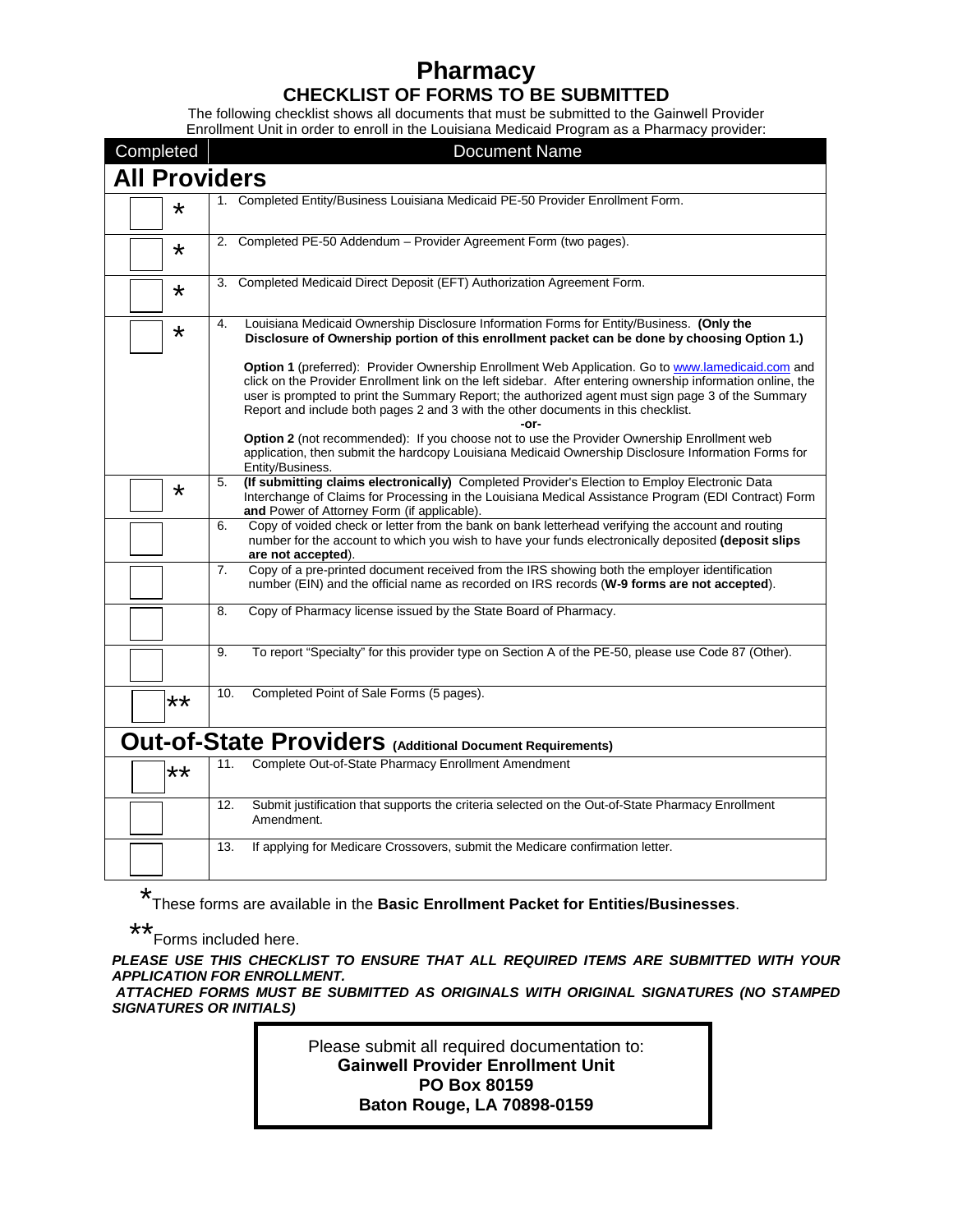#### **POINT-OF-SALE CERTIFICATION**

I certify that all Point of Sale claims are rendered by a legally qualified person, that the charge is within the Department's prescription package policy and that the payment has not been previously received.

**I have retrieved the online Provider Manual at [www.lamedicaid.com,](http://www.lamedicaid.com/) have read and understand all published regulations, Prescription Drug Services Manual and Provider Updates concerning pharmaceutical payments and agree that all point of sale services adhere to those regulations.** 

I also agree to keep such records as are necessary or required to disclose fully the extent of Point-of-Sale services provided to individuals under the State's Title XIX plan and to furnish all information regarding any payments claimed for providing such Point of Sale services as the state agency or the Medicaid Fraud Control Unit may request for five (5) years from the date of services.

With my signature below, I attest that I am an authorized representative of this entity and, as such, have the authority to enter into a provider agreement with Louisiana Medicaid.

#### **According to the Medical Assistance Program Integrity Law (MAPIL) cited as LSA-RS-46:437, I will notify Louisiana Medicaid Provider Enrollment prior to any change in ownership.**

I understand that payment and satisfaction of the claims will be from federal and state funds and that any false or misleading claim statements, documents or concealment of material fact, may be prosecuted under applicable federal and state laws.

#### **ALL SIGNATURES MUST BE ORIGINAL AND IN BLUE INK.**

Authorized Representative (print) and Authorized Representative Title

Authorized Representative Signature Date of Signature

Pharmacist-in-Charge Signature PIC License Number

**(If the provider is a corporation or partnership, a statement certifying the above authorized representative must be attached to the Point-of-Sale Certification and Enrollment Amendment)**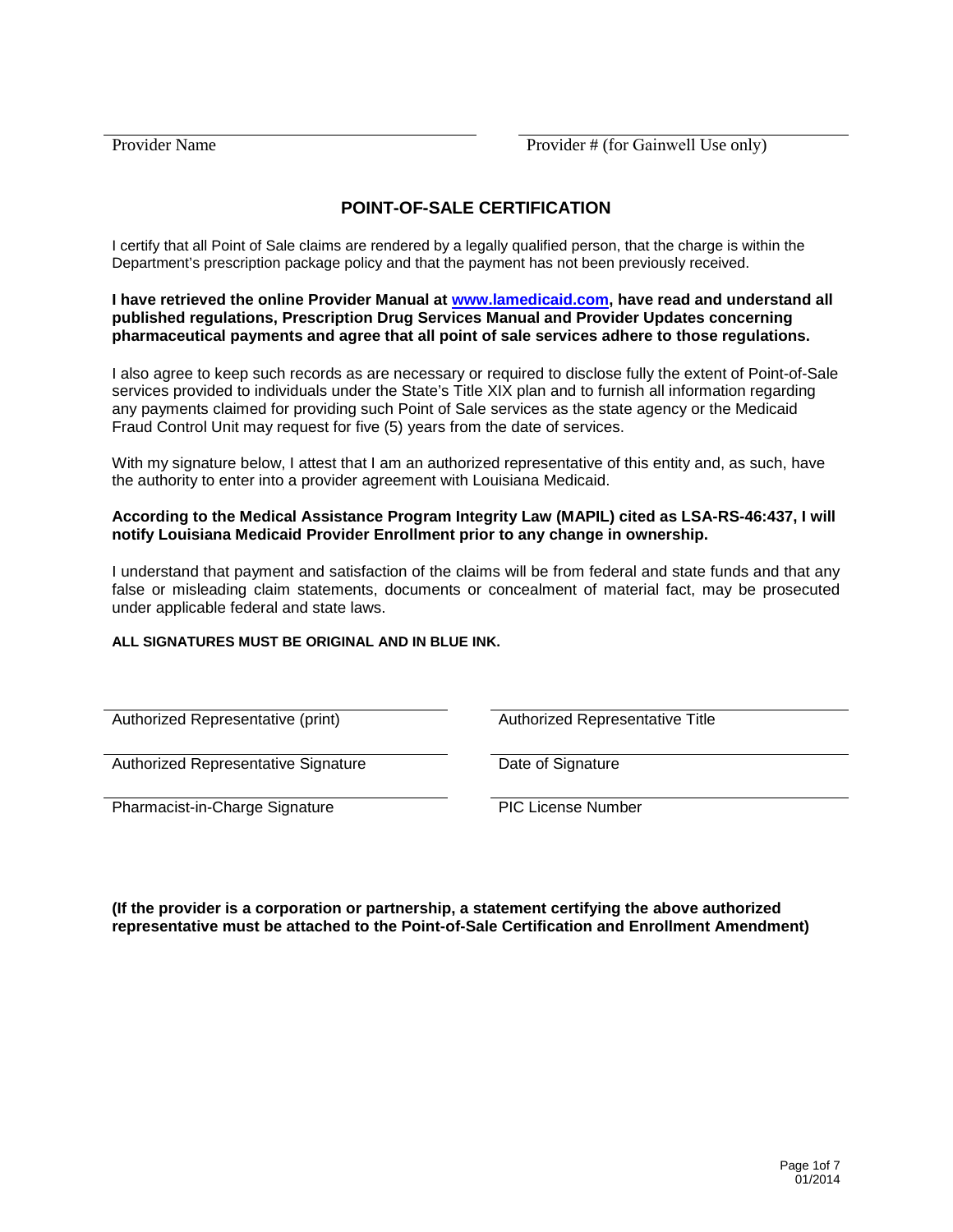## **STATE OF LOUISIANA MEDICAID PHARMACY POINT-OF-SALE AGREEMENT**

This Pharmacy Point of Sale Agreement (hereinafter Agreement), made and entered into this \_\_\_\_\_ day of \_\_\_\_\_\_\_\_\_\_\_\_\_\_, 20 \_\_\_, by and between the Louisiana Department of Health and Hospitals (Hereinafter Agency), acting in its own right as the Agency responsible for administering the Medicaid Assistance Program (Title XIX) In and by \_\_\_\_\_\_\_\_\_\_\_\_\_\_\_\_\_\_\_\_\_\_\_\_\_\_\_\_\_(hereinafter Provider).

In consideration of the mutual promises and covenants contained herein and other good and valuable consideration, the pharmacy agrees to provide said services in accordance with the following terms and conditions.

- 1. This Agreement is in addition to the Provider Enrollment Application between the Agency and Provider, including, but not limited to the right of the Agency or its representatives to perform audit functions or the requirement that the Provider maintain the original prescription on file.
- 2. Provider shall submit to the Agency, through the fiscal agent (hereinafter Agent), for Louisiana Medicaid, via a Point of sale (POS) device, claims for prescriptions dispensed to Louisiana Medicaid recipients.
- 3. The Provider shall safeguard the Medicaid program against abuse in its utilization of claims entry through the POS system.
- 4. The Provider shall correctly enter the claims data, monitor the data and certify that the data entered is correct.
- 5. The Provider shall reverse any claim which is adjudicated (submitted for payment) and then not dispensed to a Medicaid recipient.
- 6. The Provider shall allow the Agency access to claims data and assure that transmission of claims data is restricted to authorized personnel so as to preclude erroneous payment by the Agent resulting from carelessness or fraud.
- 7. The Provider shall allow the Director of the Agency or any of its designees and representatives of the Office of the Attorney General Medicaid Fraud Control Unit to review and copy all records free of charge.
- 8. The Provider shall abide by all Federal and State statutes, rules, regulations and manuals and provider updates governing the Louisiana Medicaid Program and those conditions as set out in the State of Louisiana, Department of Health and Hospitals Medicaid Provider Agreement entered into previously.
- 9. The Provider agrees to charge no more for Medicaid services than is charged to the general public.

#### **ALL SIGNATURES MUST BE ORIGINAL AND IN BLUE INK.**

Authorized Representative (print) Authorized Representative Title

Authorized Representative Signature **Date of Signature** Date of Signature

**(If the provider is a corporation or partnership, a statement certifying the above authorized representative must be attached to the Point-of-Sale Certification and Enrollment Amendment)**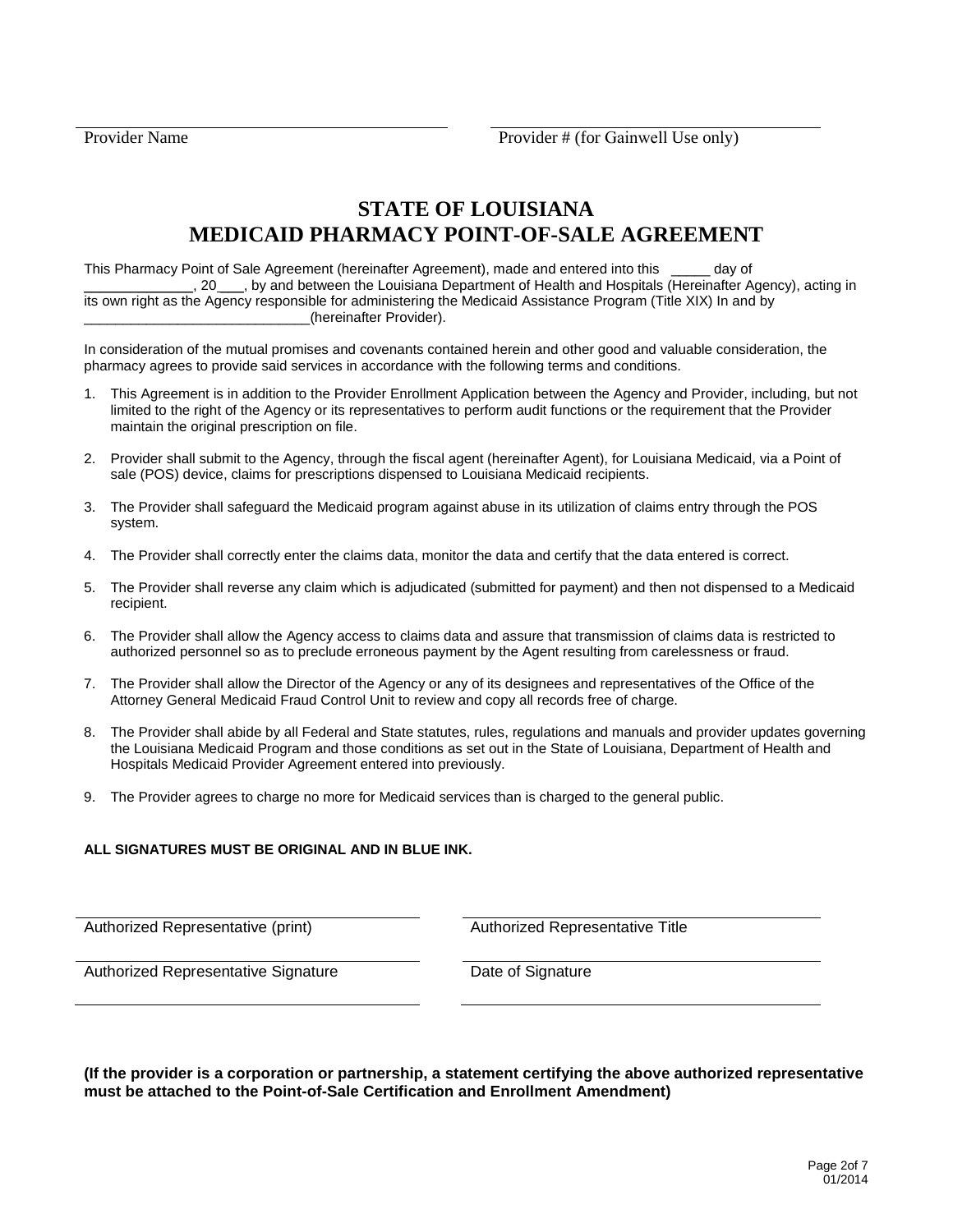#### **PHARMACY POINT-OF-SALE AMENDMENT**

#### **INDEPENDENT PHARMACY OWNERSHIP INFORMATION**

(less than 15 Medicaid enrolled pharmacies under common ownership)

#### **Summary of Ownership Information**

\*If the pharmacy is owned by a corporation, please list the individual owners of the corporation and their percentage of interest in the corporation.

| Owner Name | % Ownership |
|------------|-------------|
|            |             |
|            |             |
|            |             |
|            |             |
|            |             |

**Please note that if there has been a** *50% or more change in ownership since the Board of Pharmacy issued your original permit, a new Board of Pharmacy permit and Louisiana Medicaid provider number are required!*

(Please attach additional pages if needed.)

#### **Owner Contact Information**

| Owner 1<br>Name<br>Address<br>City, State, Zip            | Phone<br>Fax<br>Email |  |
|-----------------------------------------------------------|-----------------------|--|
| Owner <sub>2</sub><br>Name<br>Address<br>City, State, Zip | Phone<br>Fax<br>Email |  |
| Owner <sub>3</sub><br>Name<br>Address<br>City, State, Zip | Phone<br>Fax<br>Email |  |
| Owner 4<br>Name<br>Address<br>City, State, Zip            | Phone<br>Fax<br>Email |  |
| Owner <sub>5</sub><br>Name<br>Address<br>City, State, Zip | Phone<br>Fax<br>Email |  |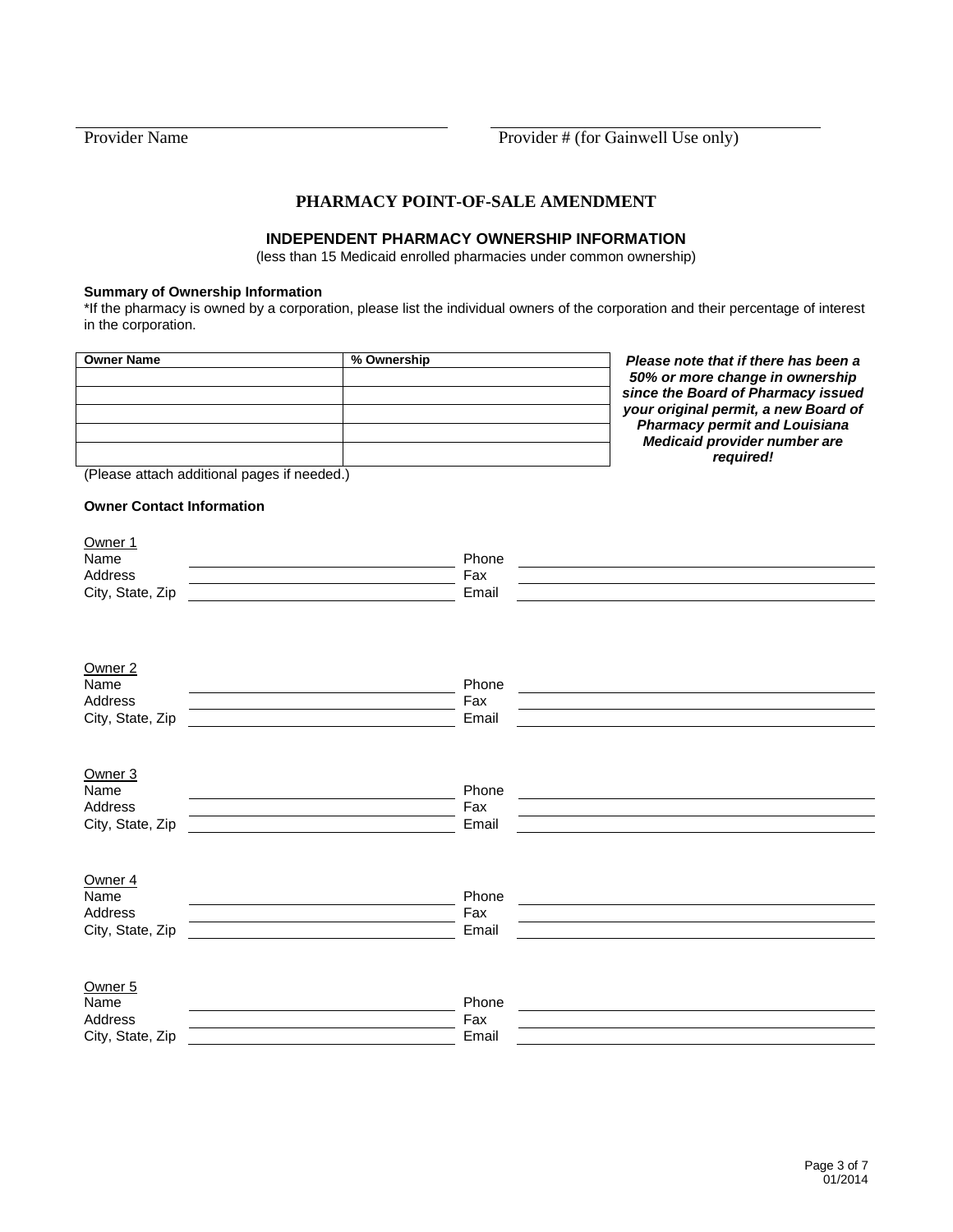Provider Name Provider # (for Gainwell Use only)

#### **PHARMACY POINT-OF-SALE AMENDMENT**

#### **CHAIN PHARMACY OWNERSHIP INFORMATION**

(15 or more Medicaid enrolled pharmacies under common ownership)

#### **Corporate Information:**

| Corporate Name     |  |
|--------------------|--|
| Address 1          |  |
| Address 2          |  |
| $rac{City}{State}$ |  |
|                    |  |
| Zip                |  |

#### **Financial Contact:**

| Name  |  |
|-------|--|
| Pone  |  |
| Fax   |  |
| Email |  |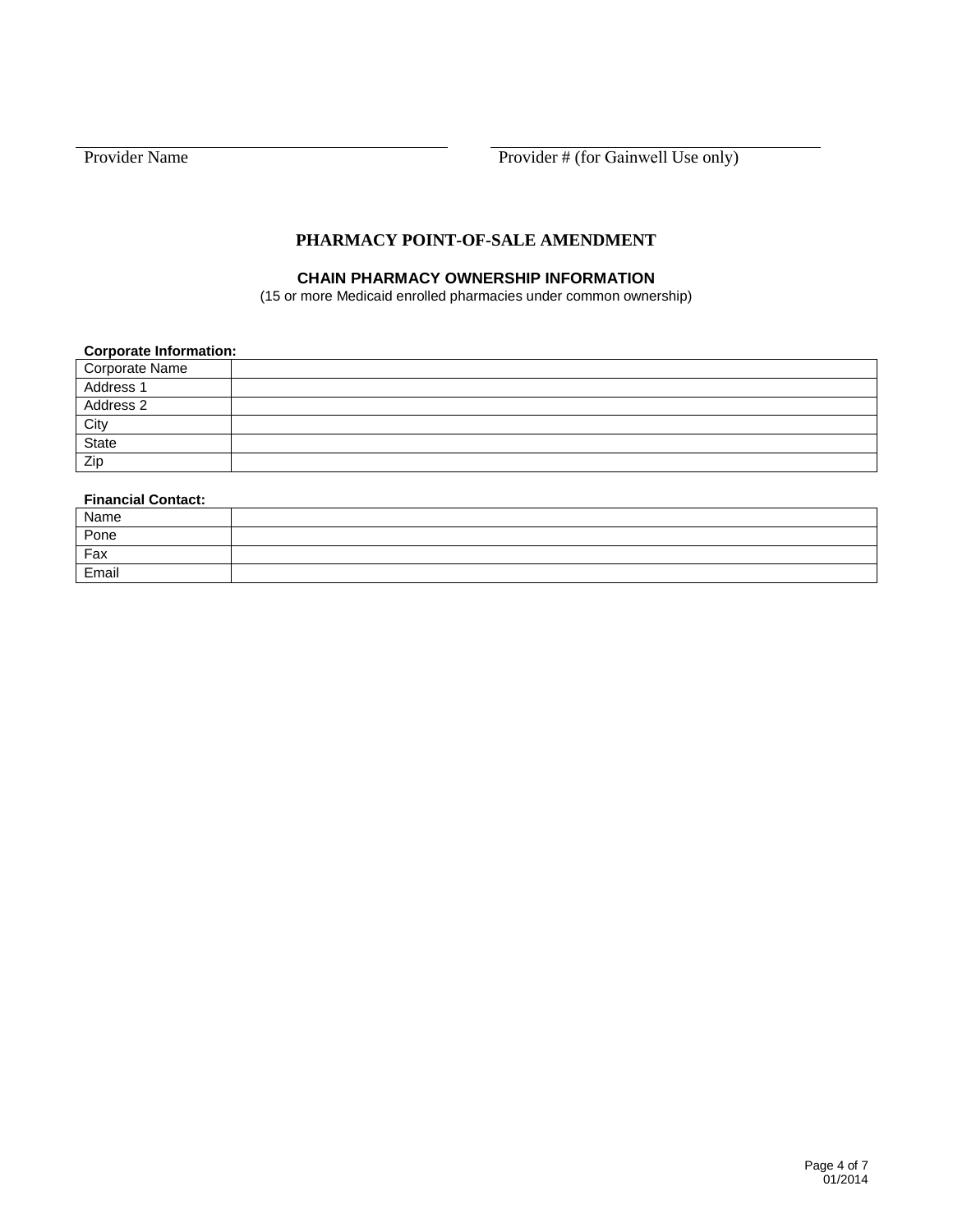Provider Name Provider # (for Gainwell Use only)

#### **PHARMACY POINT-OF-SALE AMENDMENT**

LA Pharmacy Permit # \_\_\_\_\_\_\_\_\_\_\_\_\_\_\_\_\_ *PLEASE ATTACH A CURRENT COPY OF THE PERMIT* \*Out-of-state pharmacies that DO NOT mail or deliver to the state of Louisiana- please submit the pharmacy permit of your home state.

\*\*Out-of-state pharmacies that DO mail and/or deliver to the state of Louisiana- please submit copies of both your Louisiana permit and the permit of your home state.

| Medicare # | Tax ID # |  |
|------------|----------|--|
| NPI#       | NCPDP#   |  |

#### **Contact Information**

| Store Phone        | Store Fax      |  |
|--------------------|----------------|--|
| <b>Store Email</b> | Disaster Phone |  |
|                    |                |  |

| <b>Billing Address</b> | <b>Mailing Address</b> |
|------------------------|------------------------|
|                        |                        |
|                        |                        |
|                        |                        |
|                        |                        |

**Services Provided** (check all that apply):

- 
- Retail IV Therapy Group Home Nursing Home  $\Box$  Group Home / ICF / MR

Please list below all nursing homes, group homes, ICF/MR facilities that your pharmacy services:

| Facility 1<br>Name<br>Address<br>City, State, Zip | Approx. # Medicaid Recipients<br>Consultant PD        |  |
|---------------------------------------------------|-------------------------------------------------------|--|
| Facility 2<br>Name<br>Address<br>City, State, Zip | Approx. # Medicaid Recipients<br><b>Consultant PD</b> |  |
| Facility 3<br>Name<br>Address<br>City, State, Zip | Approx. # Medicaid Recipients<br><b>Consultant PD</b> |  |
| Facility 4<br>Name<br>Address<br>City, State, Zip | Approx. # Medicaid Recipients<br><b>Consultant PD</b> |  |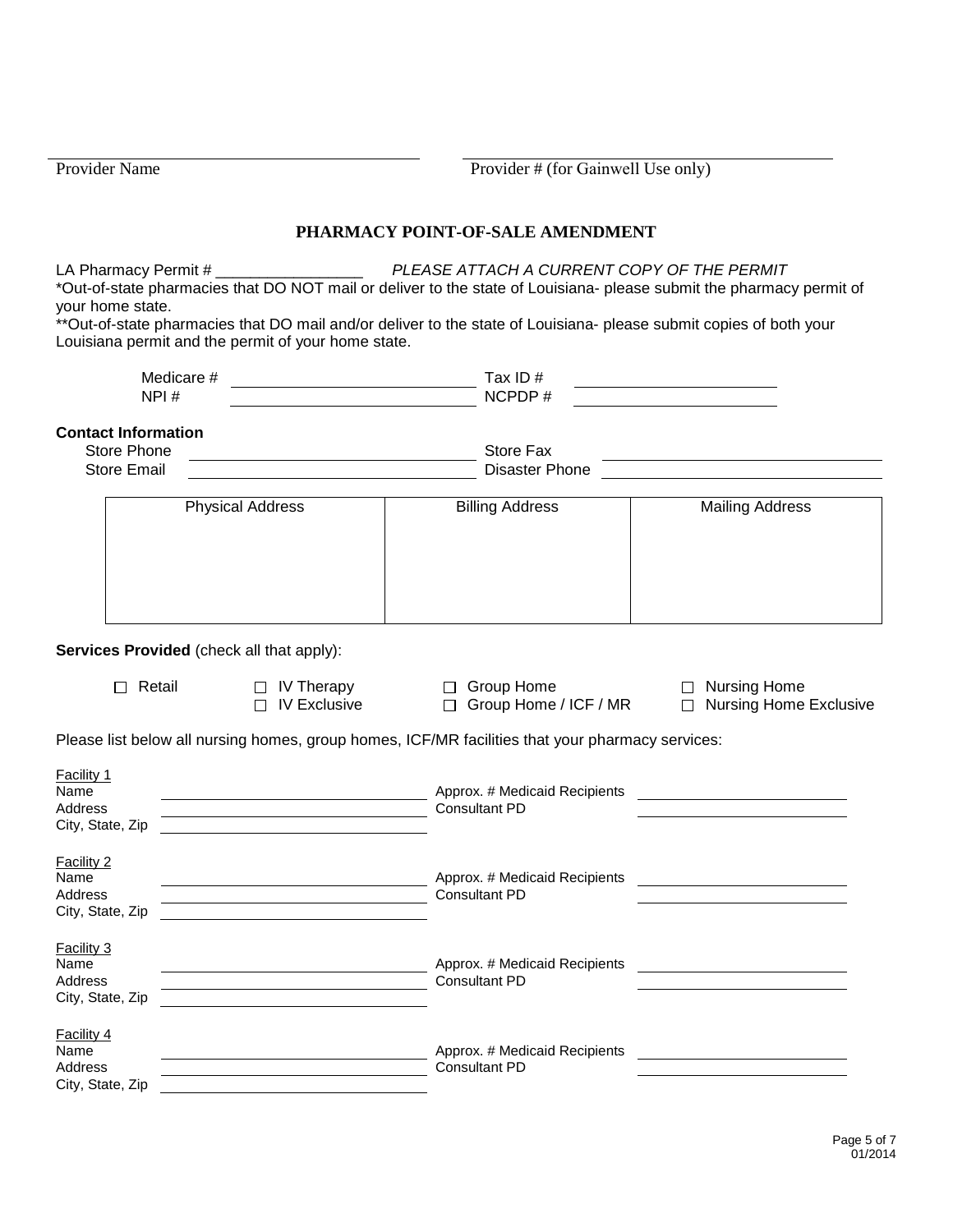Provider Name Provider # (for Gainwell Use only)

#### **PHARMACY POINT-OF-SALE AMENDMENT**

**In the past twelve (12) months, as there been a change of ownership for your pharmacy?**  $\Box$  Yes (attach Disclosure of Ownership Information)  $\Box$  No

**Please list ownership interest in any other pharmacies.** (Attach additional pages if necessary)  $\Box$  Not applicable

| Owner Name | 'harmacv<br>Name | Pharmacy<br>Address | -<br>Medicaid Provider # |
|------------|------------------|---------------------|--------------------------|
|            |                  |                     |                          |
|            |                  |                     |                          |

#### **340 B**

 $\Box$  Yes  $\Box$  No Is the Medicaid Provider number listed above a 340 B contracted pharmacy?<br>If yes, does your pharmacy carve out Medicaid recipients?  $\Box$  Yes  $\Box$  No If yes, does your pharmacy carve out Medicaid recipients?  $\Box$  Yes

#### **Technology / Services Provided**

| Software Vendor                                                                                           | Electronic Switch Vendor                                                                                                                                                                                                                                                                                                                                                                         |
|-----------------------------------------------------------------------------------------------------------|--------------------------------------------------------------------------------------------------------------------------------------------------------------------------------------------------------------------------------------------------------------------------------------------------------------------------------------------------------------------------------------------------|
| $\Box$ Yes<br>- No<br>$\Box$ Yes<br>1 No<br>$\Box$ Yes<br>No.<br>$\Box$ Yes<br>- No<br>$\Box$ Yes<br>1 No | Does your pharmacy use Bar Code technology to scan drugs before being dispensed / filled?<br>Does your pharmacy provide drugs via mail order if requested by the recipient?<br>Does your pharmacy provide a delivery service?<br>Is your pharmacy capable of accepting electronic prescriptions (excluding faxes)?<br>Is this pharmacy provider associated with the sole distribution of a drug? |

If yes, please list:

#### **Percentage of Business**

| Approximately what percentage of your total business is Medicaid (FFS, Community Health<br>Solutions, & United Healthcare)?                                          |
|----------------------------------------------------------------------------------------------------------------------------------------------------------------------|
| Approximately what percentage of your total business is provided to Medicaid Managed Care<br>Organizations (Amerigroup Caritas, & Louisiana Healthcare Connections)? |
| What is the total number of prescriptions dispensed from July 1, 2013 to June 30, 2014<br>(including Medicaid, cash, and other payors?                               |
|                                                                                                                                                                      |

#### **Wholesalers**

Please list the wholesaler(s) you use. MUST BE COMPLETED.

1. 2. 3.

#### **Store Hours**

| Monday-Friday | am | to | pm | closed | Other (ex. 24 hr? available prn?)<br>Please explain: |
|---------------|----|----|----|--------|------------------------------------------------------|
| Saturday      | am | to | pm | closed |                                                      |
| Sunday        | am | to | pm | closed |                                                      |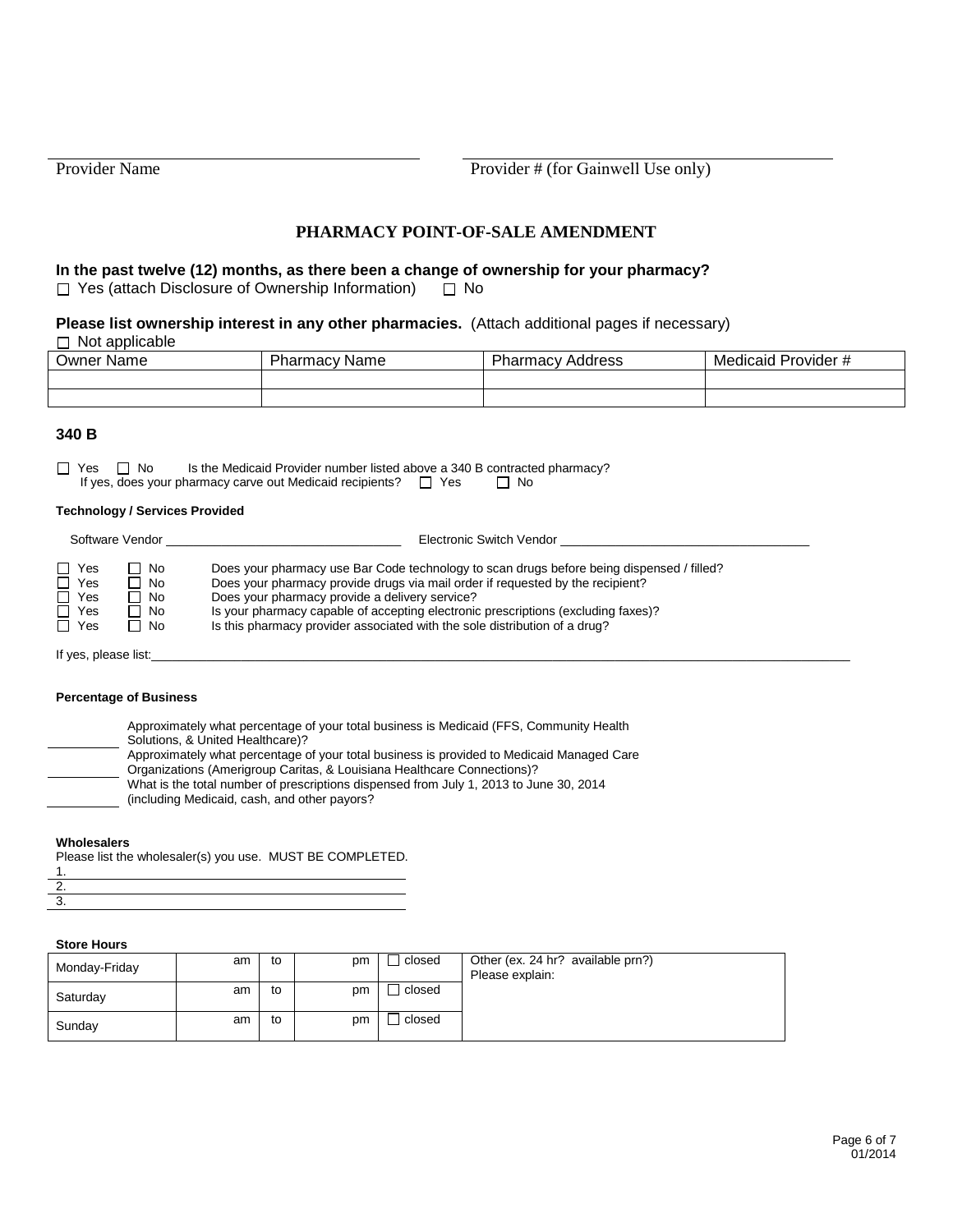#### **PHARMACY POINT-OF-SALE AMENDMENT**

Employee Information

Please provide full-time and part-time employee information that is current as of today's date. Attach additional pages as needed.

#### **Pharmacist in Charge**

| Name                                      | License #                                              |  |
|-------------------------------------------|--------------------------------------------------------|--|
| Pharmacist Medicaid #                     | <b>Pharmacist NPI</b>                                  |  |
| <b>Medication Admin</b><br>Registration # | Disease State Certification<br>& Date of Certification |  |

#### **Pharmacist 1**

| Name                                      | License #                                              |  |
|-------------------------------------------|--------------------------------------------------------|--|
| Pharmacist Medicaid #                     | <b>Pharmacist NPI</b>                                  |  |
| <b>Medication Admin</b><br>Registration # | Disease State Certification<br>& Date of Certification |  |

#### **Pharmacist 2**

| Name                                      | License #                                              |  |
|-------------------------------------------|--------------------------------------------------------|--|
| Pharmacist Medicaid #                     | <b>Pharmacist NPI</b>                                  |  |
| <b>Medication Admin</b><br>Registration # | Disease State Certification<br>& Date of Certification |  |

#### **Pharmacist 3**

| Name                    | License #                   |  |
|-------------------------|-----------------------------|--|
| Pharmacist Medicaid #   | <b>Pharmacist NPI</b>       |  |
| <b>Medication Admin</b> | Disease State Certification |  |
| Registration #          | & Date of Certification     |  |

#### **Pharmacist 4**

| Name                               | License #                                              |  |
|------------------------------------|--------------------------------------------------------|--|
| Pharmacist Medicaid #              | <b>Pharmacist NPI</b>                                  |  |
| Medication Admin<br>Registration # | Disease State Certification<br>& Date of Certification |  |

| Name | License # |
|------|-----------|
|      |           |
|      |           |
|      |           |
|      |           |
|      |           |

#### **Pharmacy Technicians Remittance Advice Reviewer**

| Name  |  |
|-------|--|
| Title |  |
| Phone |  |
| Fax   |  |
| Email |  |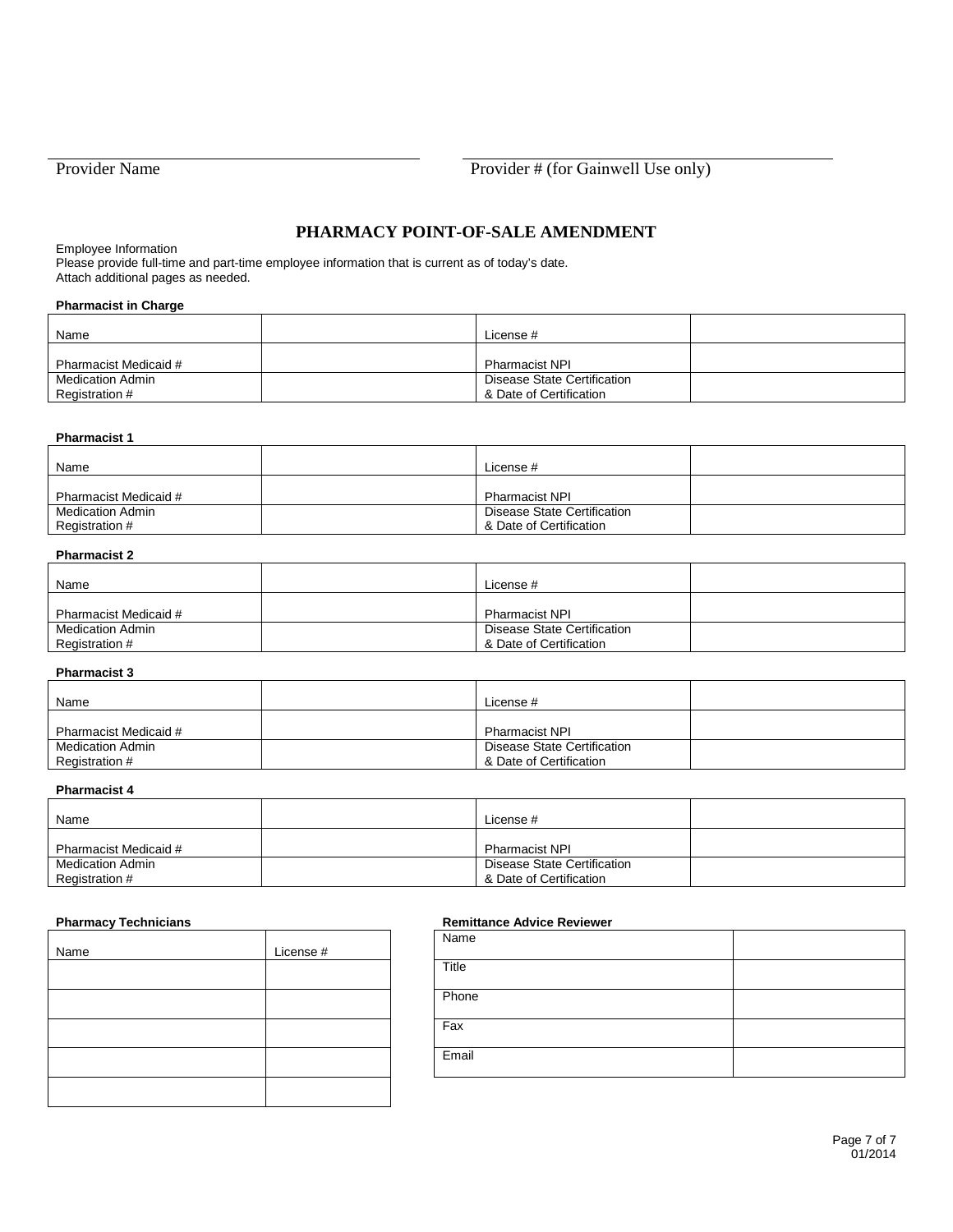**Bobby Jindal GOVERNOR** 



Kathy H. Kliebert SECRETARY

## **State of Louisiana**

Department of Health and Hospitals Bureau of Health Services Financing

January 3, 2014

#### **MEMORANDUM**

#### **Re: Louisiana Medicaid Pharmacy Benefits Management Program Out-of-State Pharmacy Enrollment**

In accordance with Louisiana Administrative Code 50:701(B), out-of-state pharmacies may enroll as Medicaid providers to secure reimbursement for a specific claim or claims under the following circumstances ONLY:

- 1. Where an emergency arises from an accident or illness
- 2. Where the health of the individual would be endangered if he undertook travel or if care and services are postponed until he returns to the state of Louisiana
- 3. When it is the general practice for residents of a particular locality to use medical resources in the medical trade areas outside the state
- 4. When the medical care and services or needed supplementary resources are not available within the state. Prior authorization is required for out-of-state care.

If services are provided to a Louisiana Medicaid recipient in accordance with the criteria detailed above, enrollment will be allowed to obtain a Medicaid provider number to secure payment of the claim. However, this Medicaid provider number will only be active to finalize the claim at issue, not to allow the out-of-state pharmacy to maintain continuous and active enrolled provider status. In no event can an out-of-state Medicaid provider number be active for more than thirteen months to secure payment of a single claim.

#### **Medicare Crossover Claims**

Please note that the enrollment criteria outlined above *does not apply* to Medicare crossover claims: out-of-state Pharmacy providers will be allowed continuous Medicaid enrollment for Crossover claims only. The out-of-state pharmacy must be enrolled in Medicare prior to enrolling in Louisiana Medicaid. When enrolling in the Medicaid program, the out-of-state Pharmacy must indicate that crossover billing is requested and submit a copy of their Medicare certification letter.

#### **Enrollment**

In order to enroll for the payment of a claim or claims that meet the above-referenced criteria or for the payment of Medicare crossover claims, please visit the Provider Enrollment section of *www.lamedicaid.com* and complete the "Basic Provider Enrollment Packet for Entities/Businesses" and the provider type-specific packet "26 Pharmacy."

If you have any questions regarding this policy, please contact Gainwell Provider Enrollment at 225-216-6370.

Mary TC Johnson Medicaid Deputy Director MTCJ/mbw/deph